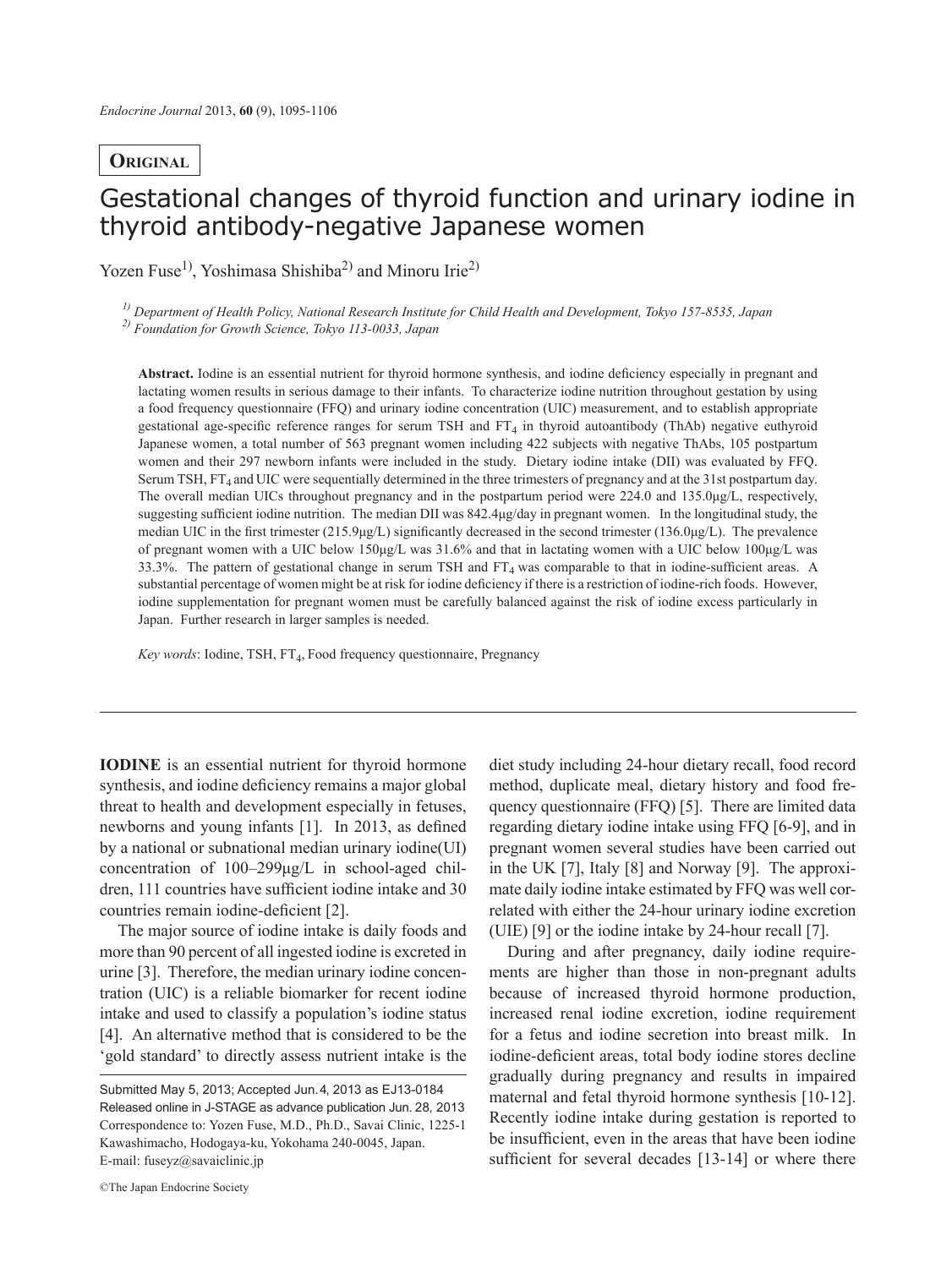are iodine prophylaxis programs to promote the consumption of iodized salt [15-18]. The World Health Organization (WHO) [19], United Nations Children's Fund (UNICEF) [20] and the International Council for Control of Iodine Deficiency Disorders (ICCIDD) Global Network [21] have endorsed the policy of iodine supplementation in pregnant and breast-feeding women. According to new guidelines of both the American Thyroid Association (ATA) [22] and the Endocrine Society [23] daily intake of 250μg iodine has been advised for all pregnant and breast-feeding women, not only in iodine-deficient areas but also iodine-sufficient countries. However it is not clear if this policy is appropriate and applicable in Japan, a long-term iodine-sufficient country.

From the early 1990s to the present, there have been a number of reports on the iodine status during pregnancy and lactation in the countries or regions with various iodine statuses. However, few longitudinal studies on gestational changes of UIC and thyroid parameters have been carried out in iodine-replete regions. We have recently reported the reference range and changing pattern of trimester-specific UIC during and after pregnancy in Japanese women [24]. Our results suggested that the iodine status in Japanese pregnant and lactating women assessed by median UIC was regarded as adequate according to WHO/UNICEF/ ICCIDD-recommended criteria.

The purpose of the present study is to assess the nutritional status of iodine and gestational change of UIC as well as iodine intake by using FFQ and UI measurement, and to determine a trimester-specific reference range of serum thyrotropin (TSH) and the free thyroxine  $(FT<sub>4</sub>)$  value in serum thyroid autoantibody (ThAb) negative Japanese pregnant women.

### **Materials and Methods**

### *Subjects*

As part of a larger study assessing iodine status in Japanese, healthy pregnant and lactating women without known thyroid disease were consecutively recruited from Yamaguchi Hospital in Funabashi City, Chiba Prefecture between 2005 and 2006. The total population of this city was 570,000-590,000 in this period. This hospital is a private women's hospital and the average number of deliveries was 2,024 annually during the study period.

### *Study design*

All the participants completed an iodine-specific FFQ and provided one spot urine sample at the first visit. In pregnant women blood and spot urine samples were collected in the first, second and third trimesters. Urinary iodine, serum TSH and  $FT<sub>4</sub>$  concentrations as well as two ThAbs, *i.e.* thyroperoxidase antibody (TPOAb) and thyroglobulin antibody (TgAb) were measured and the subjects with thyroid autoantibodies detected during the study were excluded from the reference interval analysis for serum TSH and  $FT<sub>4</sub>$ .

Serum and casual urine samples were kept frozen at -30˚C before analysis. A heel-prick blood sample was taken at 4.0±0.1 postnatal days from all infants. Gestational dates were confirmed by ultrasound in the first trimester of pregnancy.

### *Ethical approval*

The study was approved by the local ethics committee, and written informed consent was obtained from each of the participants at the initial study visit.

### *Daily dietary iodine intake assessed by FFQ*

We have developed a semi-quantitative FFQ to estimate daily dietary iodine intake (DII) for Japanese. The reproducibility and validity of iodine intake measurement by the FFQ used in this study were described in detail elsewhere [25]. It contained 50 different iodinerich food items classified in 10 categories with a specified serving size (Table 1). For each food item, participants indicated their average frequency of consumption in the previous months by checking 1 of 10 frequency categories ranging from "almost never" to "3 times/ day." The selected frequency category for each food item was converted to a daily intake. Daily iodine intake from each food was calculated on the basis of frequency of consumption and iodine content of the specific food and given in μg iodine per day. The iodine content in food stated in the Japanese Food Composition Table 2010 [26] was used, except for processed food where new figures were used [27]. In our preliminary study, daily DII and UIC were determined in 28 non-pregnant healthy women without known thyroid disease using the same method. Their mean (SD) age was 32.6 (4.6) years (range, 22 to 39 years), and the median with interquartile range (IQR) values of daily DII and UIC were 764.3 (545.4 to 1421.0) μg/day and 196.0 (115.3 to 334.8) μg/L, respectively (unpublished data).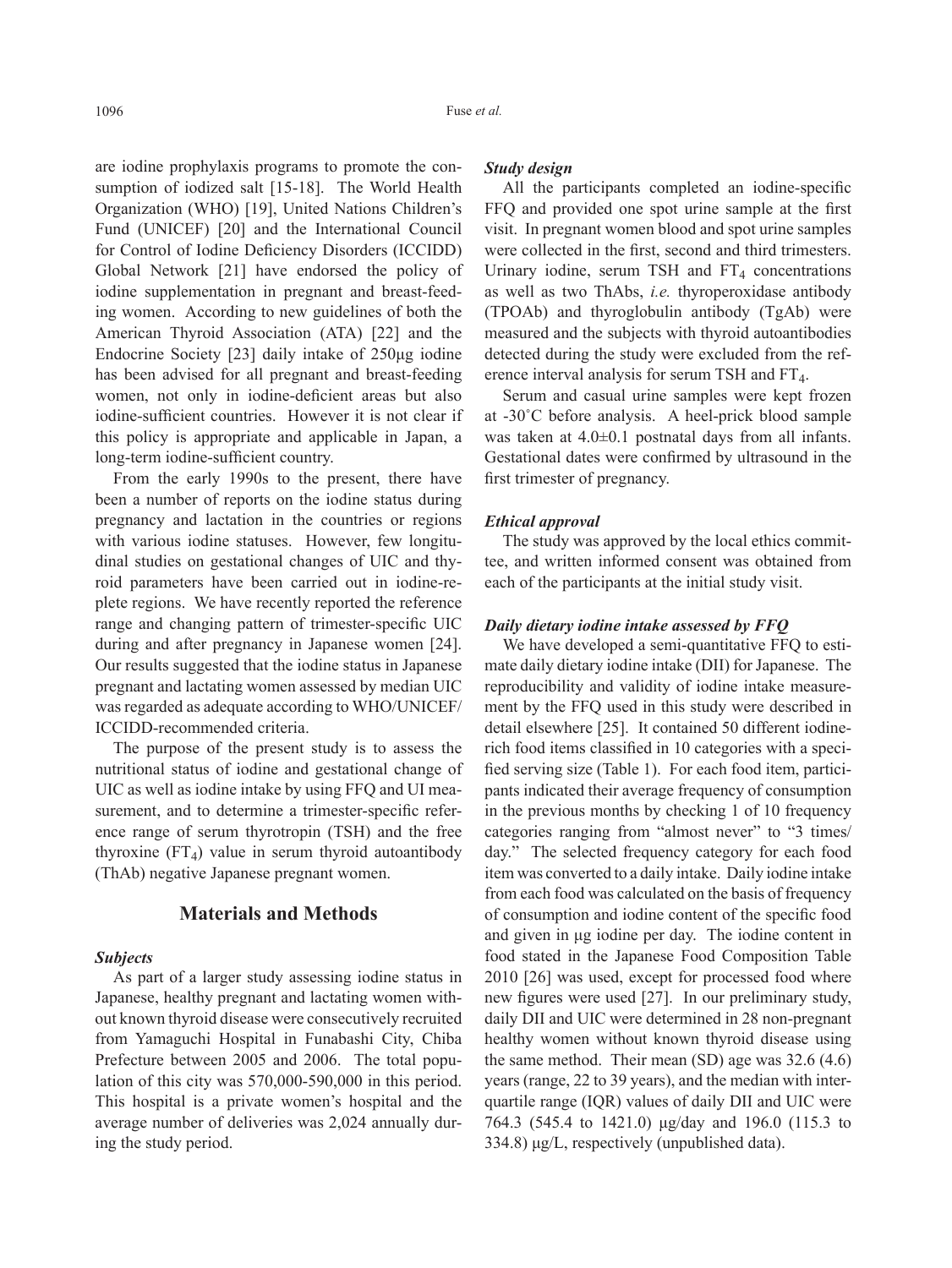| Foods of food groups    |                                 | Food items                                                                | Reference portion size             | Iodine content $(\mu g)$ /<br>Portion size |
|-------------------------|---------------------------------|---------------------------------------------------------------------------|------------------------------------|--------------------------------------------|
|                         |                                 | 1. Tsukudani <sup>1</sup>                                                 | 10 <sub>g</sub>                    | 1100.0                                     |
| Algae                   | Kombu                           | 2. Kobumaki <sup>2</sup>                                                  | 30 <sub>g</sub>                    | 3240.0                                     |
|                         | (Laminariaceae)                 | 3. Tororo Kombu (tangle flakes)                                           | 3g                                 | 6848.6                                     |
|                         |                                 | 4. Soup with Kombu extract                                                | 200mL                              | 252.0                                      |
|                         |                                 | 5. Wakame Salad or Vinegarded Wakame                                      | 20g                                | 1143.4                                     |
|                         | Wakame<br>(Undaria pinnatifida) | 6. Miso or clear soup                                                     | 10 <sub>g</sub>                    | 778.8                                      |
|                         |                                 | 7. Fruit-bearing leaves (Mekabu)                                          | 40g                                | 156.0                                      |
|                         |                                 | 8. Purple laver, Seasoned and toasted                                     | 2g                                 | 121.9                                      |
|                         | Nori<br>(Seaweed)               | 9. Purple laver, Toasted                                                  | 1.5g                               | 31.5                                       |
|                         |                                 | 10. Hitoegusa Tsukudani <sup>3</sup>                                      | 10g                                | 18.1                                       |
|                         | Agar jelly                      | $11.$ Mitsumame <sup>4</sup>                                              | 30g                                | 6.3                                        |
|                         |                                 | 12. Tokoroten <sup>5</sup>                                                | 50 <sub>g</sub>                    | 120.0                                      |
|                         | Other brown algae               | 13. Hijiki                                                                | 20g                                | 9400.0                                     |
|                         |                                 | 14. Mozuku                                                                | 40g                                | 56.0                                       |
|                         |                                 | 15. Horse mackerrels                                                      | 65g                                | 13.7                                       |
|                         |                                 | 16. Sardines                                                              | 50 <sub>g</sub>                    | 16.5                                       |
|                         |                                 | 17. Eel                                                                   | 80g                                | 61.6                                       |
|                         |                                 | 18. Skipjack                                                              | 80 <sub>g</sub>                    | 20.0                                       |
|                         |                                 | 19. Salmons                                                               | 80 <sub>g</sub>                    | 4.0                                        |
|                         |                                 | 20. Mackerels                                                             | 80 <sub>g</sub>                    | 16.8                                       |
|                         |                                 | 21. Pacific saury                                                         | 75g                                | 16.1                                       |
|                         | Fishes & Shell fishes           | 22. Shishamo (spirinchus lanceolatus)                                     | 30g                                | 16.7                                       |
|                         |                                 | 23. Sea breams                                                            | 80 <sub>g</sub>                    | 6.4                                        |
|                         |                                 | 24. Cod fishes                                                            | 100 <sub>g</sub>                   | 260.0                                      |
|                         |                                 | 25. Walleye pollack (Tarako)                                              | 30g                                | 39.0                                       |
|                         |                                 | 26. Yellowtail                                                            | 100g                               | 24.0                                       |
|                         |                                 | 27. Tunas                                                                 | 80 <sub>g</sub>                    | 9.6                                        |
|                         |                                 | 28. Oysters                                                               | 15g                                | 9.8                                        |
|                         |                                 | 29. Miso-soup                                                             | 150mL                              | $0(53.2)^*$                                |
| Soup                    |                                 | 30. Clear soup                                                            | 150mL                              | 94.5 (103.9)*                              |
|                         |                                 | 31. Noodles in hot broth (Kakeudon <sup>6</sup> , Kakesoba <sup>7</sup> ) | 250mL                              | $157.5(258.3)*$                            |
| Noodle                  |                                 | 32. Dipping noodles (Tsukemen <sup>8</sup> )                              | 100mL                              | $63.0(143.5)*$                             |
| One-pot dish (Nabemono) |                                 | 33. Oden <sup>9</sup>                                                     | 200mL                              | $126(109.3)*$                              |
|                         |                                 | 34. One-pot dish (Yosenabe <sup>10</sup> , Sukiyaki, etc.)                | 250mL                              | 157.5 (268.8)*                             |
| Prepared foods          |                                 | 35. Instant one-pot dish                                                  |                                    | 216.1                                      |
|                         |                                 | 36. Instant clear soup                                                    |                                    | 51.4                                       |
|                         |                                 | 37. Instant soup                                                          |                                    | 51.4                                       |
|                         |                                 | 38. Instant miso-soup                                                     | one meal                           | 43.7                                       |
|                         |                                 | 39. Instant noodle                                                        |                                    | 7.8                                        |
|                         |                                 | 40. Chazuke <sup>11</sup>                                                 |                                    | 23.2                                       |
|                         |                                 | 41. Furikake <sup>12</sup>                                                |                                    | 23.2                                       |
|                         |                                 | 42. Vinegar with Kombu extract                                            | 5mL                                | 22.5                                       |
| Seasonings & Spices     |                                 | 43. Soy sauce with Kombu extract                                          | 5mL                                | 100.0                                      |
|                         |                                 | 44. Salt with Kombu powder or extract                                     | 6g                                 | 270.6                                      |
| Eggs                    |                                 |                                                                           |                                    |                                            |
|                         |                                 | 45. Hen's egg<br>46. Japanese quail's egg                                 | 50 <sub>g</sub>                    | 24.0                                       |
|                         |                                 | 47. Iodine-riched egg <sup>13</sup>                                       | 10 <sub>g</sub><br>50 <sub>g</sub> | 14.0<br>650.0                              |
|                         |                                 | 48. Potato chips                                                          |                                    | 78.0                                       |
| Confectioneries         |                                 | 49. Rice cracker (Shio-senbei)                                            | 30 <sub>g</sub>                    | 16.5                                       |
|                         |                                 |                                                                           | 15g                                |                                            |

**Table 1** Foods and iodine content in FFQ to estimate the iodine intake

\* one portion using homemade soup stock (ready-made soup stock)<br><sup>1</sup>, Kombu boiled in soy sauce; <sup>2</sup>, a roll of tang containing dried fish in it cooked with sugar and soy sauce; <sup>3</sup>, Nori simmered in soy sauce and sugar; <sup>4</sup>, a mixture of gelatin cubes, boiled beans and fruit topped with molasses; <sup>5</sup>, a jelly-like food made from red seaweed (*tengusa*); <sup>6</sup>, Udon noodles in broth; <sup>7</sup>, Buckwheat noodles in soup; <sup>8</sup>, Cold noodles accompanied by soup for dipping; <sup>9</sup>, a dish containing all kinds of ingredients cooked in a special broth of soy sauce, sugar, sake, *etc*.; 10, a mixed stew of chicken, seafood and vegetables cooked at the table;  $^{11}$ , a quick dish of boiled rice with tea poured on it;  $^{12}$ , a tastily seasoned dried food for sprinkling on rice;  $^{13}$ , Eggs produced by hens raised on feed containing seaweed

Tea 50. *Kobu-cha* (Kombu powder for drink) 2g 576.3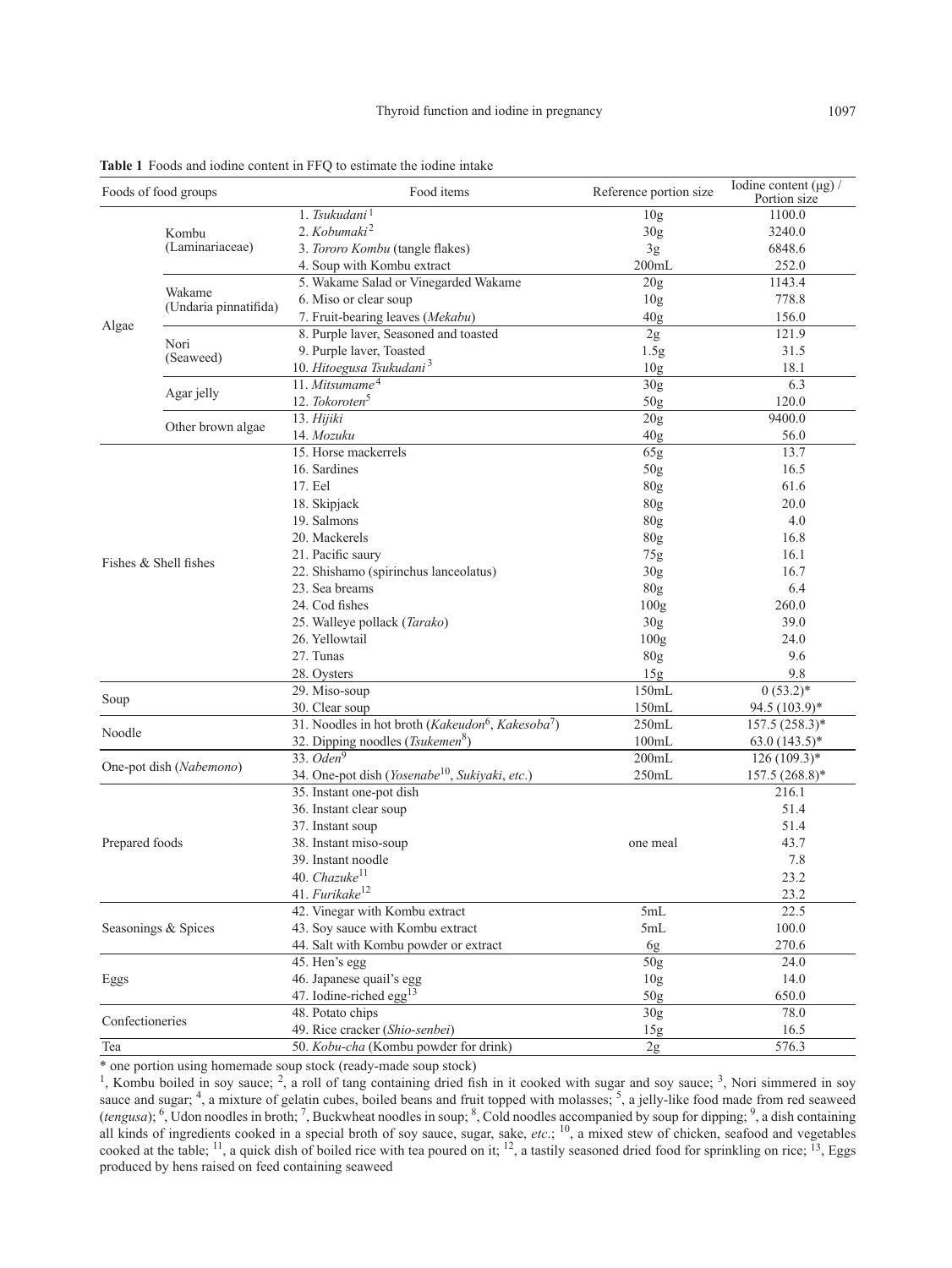### *Analytical methods*

Serum TSH and FT<sub>4</sub> were measured by electrochemiluminescence immunoassay (ECLIA) using ECLusys TSH and  $FT_4$  (Roche Diagnostics K.K., Tokyo, Japan). Detection limit and reference ranges for Japanese given by the manufacturers were: TSH, 0.0022mU/L, 0.50 to 5.00mU/L;  $FT_4$ , 0.01ng/dL, 0.90 to 1.7ng/dL. Neonatal blood TSH was measured in the dried heel blood spot samples by ELIZA using Enzaplate N-TSH (detection range; 0.5-80mU/L, Bayer Medical Ltd. Tokyo, Japan). TPOAb and TgAb were measured in maternal serum by RIA using TPOAb Cosmic II (detection limit and range; 0.04U/mL, 0.3 to 60U/mL) and TgAb Cosmic II (0.15U/mL, 0.3 to 100U/mL) (RSR Limited, Cardiff, UK), respectively. The TPOAb and TgAb values above the manufacturer's reference limit (0.3U/mL) were considered positive. Iodine in urine was measured by the ammonium persulfate digestion on microplate (APDM) method based on the Sandell Kolthoff reaction [28]. The analytical sensitivity for iodine was 1.39μg/dL and the intra-assay and inter-assay coefficients of variation were 4.4 and 3.9%, respectively. The creatinine (Cr) concentration in urine was estimated by colorimetric enzymatic assay. All urine samples were assayed in duplicate. Urinary iodine concentration was expressed relative to creatinine excretion ( $\mu$ g/gCr) or as a concentration ( $\mu$ g/L) and SI units (μmol/L) in parentheses. (For conversion to SI units:  $1\mu g/L = 0.0079 \mu mol/L$ ).

### *Statistics*

The results were presented as median, geometric mean, mean with SD, range or percentile. The urinary iodine and serum TSH concentrations were distributed asymmetrically and their logarithmically transformed values were therefore used to normalize the distribution. The normality of the transformed data was tested using the Kolmogorov-Smirnov test. For the reference interval analysis means and standard deviations of logarithm of the concentration was then used as parameters to fit a normal distribution, and the 25th and 75th percentiles (IQR, Interquartile range) were calculated based on the standard normal distribution by transforming back to the linear scale. Differences between paired data or groups were examined using one-way analysis of variance (ANOVA) with Tukey's multiple comparison test, the Kruskal-Wallis test and Dunn's Multiple Comparison Test. Differences between two unmatched groups for normally and non-normally distributed data were tested using the unpaired *t* test and Mann-Whitney test, respectively. Simple linear regression analysis was used to test for correlations between urinary iodine and serum TSH or  $FT<sub>4</sub>$  concentrations. A *p*-value less than 0.05 was considered significant. All data were processed and statistically analyzed using GraphPad Prism version 6.00 for Windows (GraphPad Software, San Diego, CA, U.S.A.).

## *Epidemiological criteria of IDD in pregnant and lactating women*

The median UIC expressed as micrograms of iodine per liter  $(\mu g/L)$  is used for better comparison of the population's iodine status with the WHO-defined deficiency grades, and the iodine intake in pregnant and lactating women is regarded as follows: insufficient, below 150μg/L; adequate, 150 to 249μg/L; more than adequate, 250 to 499μg/L; excessive, 500μg/L or higher for pregnant women and insufficient, below 100μg/L; adequate, 100μg/L or higher for lactating women [19].

### **Results**

A total number of 563 pregnant and 105 lactating women agreed to complete the study. All the lactating women were not identical with individuals from the study group of pregnant women. The mean±SD age of pregnant women was 30.9±4.2 (range, 19 to 43) years and that of lactating women at 31.7±1.3 postpartum days was  $30.7\pm4.4$  (range, 20 to 40) years.

Venous blood samples were obtained from 484 of the 563 pregnant women and after excluding 62 pregnant women with positive ThAb, 422 pregnant women and their 297 newborn infants comprised the study sub-group and their mean±SD age was 30.1±4.2 years (range, 19 to 43 years). In a cross-sectional study a total of 695 blood samples from 422 subjects included multiple measurements from the same subjects (221 women provided single samples, 129 women provided two samples, and 72 women provided three samples).

The mean±SD gestational age and birth weight of the infants were  $39.8\pm1.2$  weeks (range, 36.7 to 43.7) weeks) and 3101.0±344.5g (range, 2260 to 4140g), respectively, and the male/female ratio was 1.02. There was no infant classified as a small-for-age neonate that was defined as a birth weight below the mean minus 2.5SD on the growth curves of Japanese children reported in 2010 by the Japan Pediatric Society.

A total of 65 ThAb negative pregnant women serially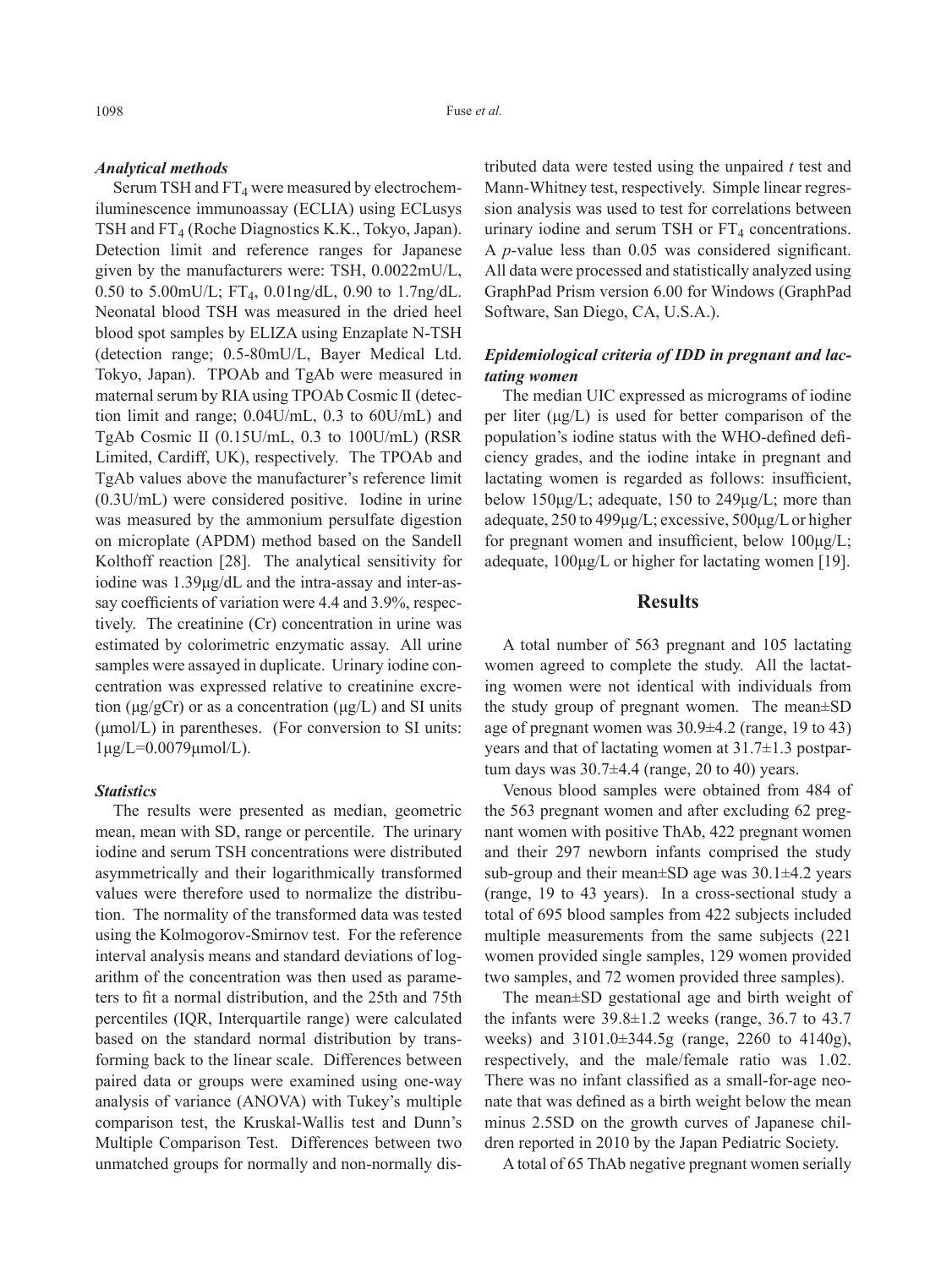| Category of Gestational Period | <b>First Trimester</b>  | Second Trimester                                               | <b>Third Trimester</b>                                                                                             | Postpartum         |
|--------------------------------|-------------------------|----------------------------------------------------------------|--------------------------------------------------------------------------------------------------------------------|--------------------|
| Number of subjects             | 166                     | 221                                                            | 176                                                                                                                | 105                |
| Gestational weeks (mean±SD)    | 8.9(1.6)                | 21.9(4.6)                                                      | 34.2(3.3)                                                                                                          | $31.7(1.3)^{a}$    |
| Dietary Iodine Intake (µg/day) |                         |                                                                |                                                                                                                    |                    |
| Median (IQR)                   | $743.1*$ (434.4-1482)   | 945.9 (572.8-1556)                                             | 876.2 (516.6-1420)                                                                                                 | 1071 (690.5-1708)  |
| Geometric mean (95%CI)         |                         | 740.2* (646.3, 847.8) 916.2 (820.9, 1023)                      | 859.9 (766.2, 965)                                                                                                 | 1052 (919.1, 1204) |
| $UIC$ ( $\mu$ g/L)             |                         |                                                                |                                                                                                                    |                    |
| Median (IQR)                   |                         | 226.5* (144.8-434.5) 259.0* (120.5-660.0) 204.5* (116.0-459.0) |                                                                                                                    | 135.0 (82-258)     |
| Geometric mean (95%CI)         |                         |                                                                | 285.5* (239.8, 340.0) 277.8* (239.1, 322.9) 257.3* (218.6, 302.9) 161.3 (133.7, 194.7)                             |                    |
| UIC below $150\mu g/L$ ,%      | 25.9                    | 32.1                                                           | 36.4                                                                                                               | $(33.3)^{b}$       |
| UIC exceeding $1000\mu g/L$ ,% | 13.9                    | 14.5                                                           | 13.1                                                                                                               | 4.8                |
| Urine Creatinine $(g/L)$       |                         |                                                                |                                                                                                                    |                    |
| Mean $(SD)$                    | $1.38^{\dagger}$ (0.73) | 0.99(0.62)                                                     | 0.92(0.53)                                                                                                         | 0.92(0.53)         |
| $UIC$ ( $\mu$ g/gCr)           |                         |                                                                |                                                                                                                    |                    |
| Median (IQR)                   |                         |                                                                | 186.6 <sup><math>\ddagger</math></sup> (116.8-349.7) 272.6* (161.6-658.3) 259.0* (163.4-548.3) 159.2 (105.3-406.0) |                    |
| Geometric mean (95%CI)         |                         |                                                                | 247.9 <sup>‡</sup> (208.8, 294.4) 344.2* (298.4, 397.0) 339.4* (289.7, 397.6) 209.6 (173.1, 253.7)                 |                    |

**Table 2** Dietary iodine intake, urinary iodine and creatinine concentrations during pregnancy and in postpartum

The total number of subjects is 668. <sup>a</sup>, Postpartum days; <sup>b</sup>, Percentage less than  $100\mu g/L$ ; IQR, Interquartile range (25-75th percentiles); SD, Standard Deviation; CI, Confidence Interval; Cr, Creatinine

\*, Different from postpartum ( $p$ <0.05);  $^{\dagger}$ , Different from the second and third trimester and postpartum ( $p$ <0.05);  $^{\dagger}$ , Different from the second and third trimester (*p*<0.05)

provided three samples for TSH,  $FT<sub>4</sub>$  and UI measurements in each trimester and comprised the longitudinal study group. Their mean±SD age was 31.8±4.2 years.

# *Iodine status and gestational change of UIC in pregnant and lactating women*

The UIC values in pregnant women were highly variable (18 to 16300μg/L) and the median (IQR) value for the overall UI samples throughout pregnancy (mean±SD gestational week, 21.9±10.5) was 224.0 (131.0 to 466.0)  $\mu$ g/L or 243.1 (149.0 to 531.7)  $\mu$ g/ gCr. In lactating women the median (IQR) UIC was 135.0 (82.0 to 258.0) μg/L or 159.2 (105.3 to 406.0) μg/gCr. The percentage of subjects with a UIC below 150μg/L or above 1000μg/L was 31.6% and 13.9%, respectively, while in postpartum samples the rates of UIC below 100μg/L or above 1000μg/L were 33.3% and 4.8%, respectively.

The median UIC values during pregnancy were significantly higher than that in postpartum women (204.5 to 259.0μg/L *vs.* 135.0μg/L). There were no significant differences in the median and mean UIC values among the three trimesters. The rate of the subjects with a UIC below 150μg/L increased from 25.9 to 36.4% in the third trimester (Table 2).

The median value of creatinine-adjusted UIC was lowest in the first trimester (186.6μg/gCr) reflecting the

highest creatinine excretion  $(1.38g/L)$ ; it increased to 272.6μg/gCr in the second trimester and subsequently decreased slightly to 259.0μg/gCr in the third trimester but remained above those in the first trimester and postpartum (159.2μg/gCr). A similar pattern was observed for the mean UIC values (Table 2).

### *Dietary iodine intake during pregnancy and postpartum*

The overall DII calculated by FFQ in pregnant and lactating women ranged from 35.7μg to 8.7mg/day. The distribution of daily DII of pregnant women is shown in Fig. 1. The median (IQR) values were 842.4 (495.7 to 1469.0) μg/day during pregnancy and 1071.0 (690.5 to 1708.0) μg/day in the postpartum period. The percentage of subjects with a daily DII below 250μg/ day or above 1100μg/day was 7.9% and 36.4%, respectively, in the pregnant women, while those of the lactating women were 2.8% and 49.5%, respectively. There was no significant difference in the median DII value among the four groups; however, the median value in the first trimester group was significantly lower than that in the postpartum group  $(743.1 \text{ vs. } 1071.0 \mu\text{g/day})$ (Table 2).

Daily DII was positively correlated with UIC, both expressed as  $\mu$ g/L (*Pearson's r*=0.09, *p*<0.0214) or  $\mu$ g/ gCr (*Pearson's r=0.11, p<0.0089*) during pregnancy. In each trimester there was no significant correlation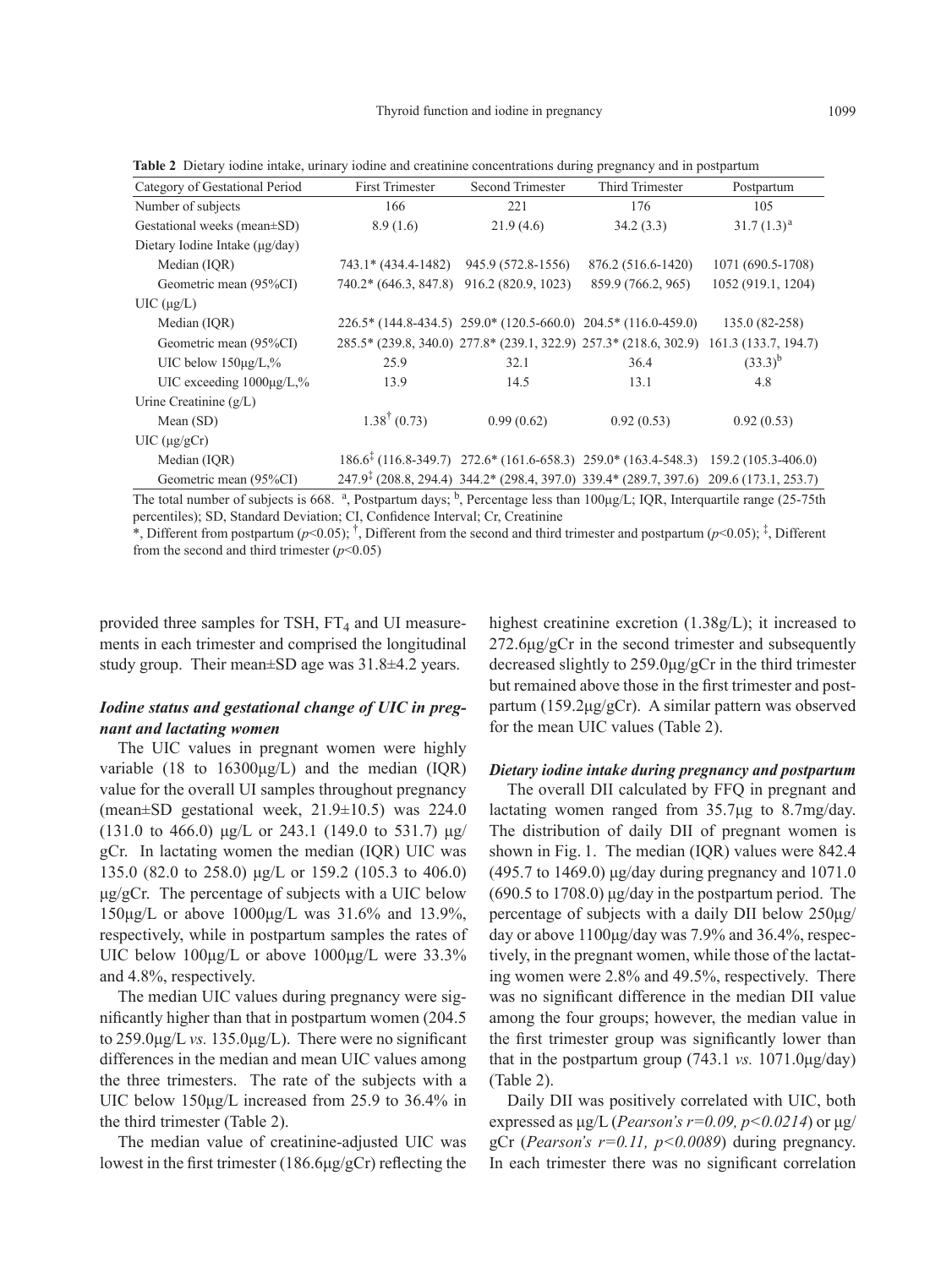#### 1100 Fuse *et al.*



Fig. 1 Frequency distribution of daily DII during pregnancy The number of subjects is 563. The median dietary iodine intake determined by FFQ was 842.4μg/day.



**Fig. 2** Changes in serum TSH and FT<sub>4</sub> concentrations during pregnancy The boxes represent median TSH and FT4 concentrations with IQR. Whiskers denote 10 to 90 percentile. The number of blood samples is 181 in the first trimester, 181 in the second trimester and 333 in the third trimester. The mean (SD) gestational ages are 8.7 (1.2) weeks in the first trimester, 26.9 (4.1) weeks in the second trimester and 34.3 (2.3) weeks in the third trimester. \*, *p*<0.05 *vs*. first trimester.

of daily DII with maternal TSH,  $FT<sub>4</sub>$  or neonatal TSH (data not shown).

# Gestational change of serum TSH and FT<sub>4</sub> in ThAb *negative pregnant women*

The gestational change of serum TSH and  $FT_4$  concentrations is depicted in Fig. 2. Serum TSH concentration ranged from less than 0.005 to 7.34mU/L and the median value increased from 0.92mU/L (IQR, 0.04 to 3.93) in the first trimester to 1.35mU/L (IQR, 0.43 to 3.01) in the second trimester and subsequently decreased slightly to 1.17mU/L (IQR, 0.40 to 2.92) in the third trimester. Serum  $FT_4$  concentration ranged from 0.62 to 5.8ng/dL and the median  $FT_4$  concentration in the first trimester was 1.34ng/dL and decreased to 0.98ng/dL in the second trimester and remained stable. A similar pattern was observed for the mean TSH and  $FT_4$  values (data not shown).

### *Gestational trimester-specific reference range of serum TSH, FT4 and UIC (Repeated measurement)*

In 65 pregnant women the pattern of gestational change in serum TSH,  $FT<sub>4</sub>$  and UIC was essentially comparable to that in our present cross-sectional study in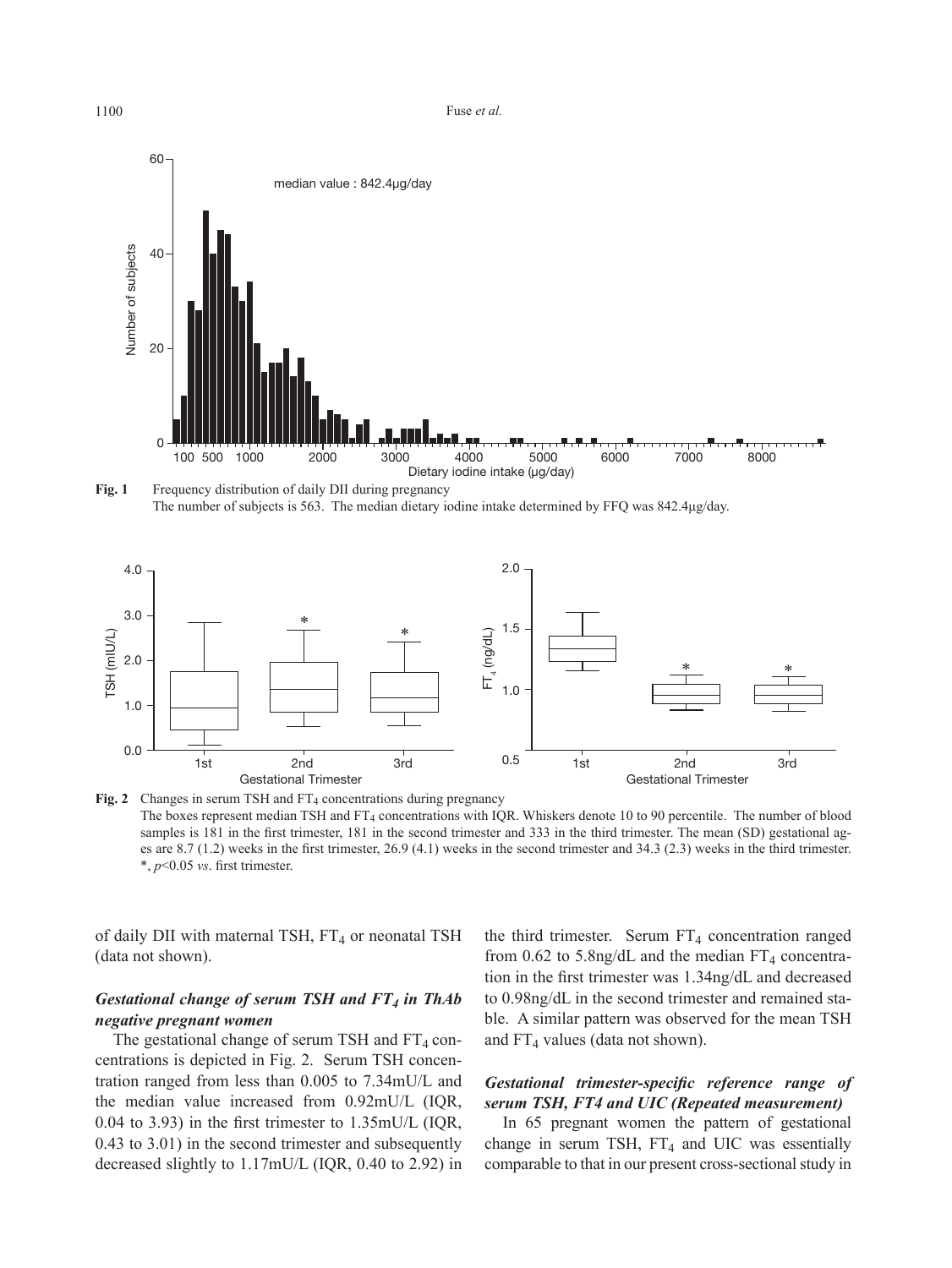| negative pregnant women (Repeated measurement) |                        |                        |                        |  |  |  |
|------------------------------------------------|------------------------|------------------------|------------------------|--|--|--|
| Category of Gestational Period                 | <b>First Trimester</b> | Second Trimester       | <b>Third Trimester</b> |  |  |  |
| Gestational weeks, Mean (SD)                   | 9.1(1.7)               | 25.5(5.2)              | 36.0(0.6)              |  |  |  |
| $TSH$ (mU/L)                                   |                        |                        |                        |  |  |  |
| Median (IQR)                                   | $0.95(0.7-1.35)$       | $1.11(0.96-1.33)$      | $1.12(0.99-1.33)$      |  |  |  |
| Mean $(95\%CI)$                                | 0.90(0.78, 1.03)       | $1.10*(1.03, 1.17)$    | $1.12*(1.05, 1.2)$     |  |  |  |
| $FT_4$ (ng/dL)                                 |                        |                        |                        |  |  |  |
| Median (IQR)                                   | $1.34(1.12-1.76)$      | $0.94(0.78-1.11)$      | $0.91(0.82 - 1.12)$    |  |  |  |
| Mean $(SD)$                                    | 1.43(0.58)             | $0.94*(0.10)$          | $0.94*(0.10)$          |  |  |  |
| $UIC$ ( $\mu$ g/L)                             |                        |                        |                        |  |  |  |
| Median (IQR)                                   | 215.9 (149.0-314.5)    | $136.0*(73.0-271.5)$   | 147.9 (80.9-221.4)     |  |  |  |
| Mean $(95\%CI)$                                | 243.2 (184.0, 321.8)   | $143.3*(107.4, 191.1)$ | 155.9 (116.2, 208.9)   |  |  |  |
| $UIC$ ( $\mu$ g/g $Cr$ )                       |                        |                        |                        |  |  |  |
| Median (IQR)                                   | 187.5 (110.7-327.0)    | 204.6 (117.4-372.0)    | 196.2 (124.8-468.7)    |  |  |  |
| Mean $(95\%CI)$                                | 240.8 (177.5, 327.0)   | 238.2 (184.2, 308.0)   | 237.7 (182.4, 310.1)   |  |  |  |

**Table 3** Gestational trimester-specific reference range of serum TSH, FT<sub>4</sub> and UI concentrations in ThAb negative pregnant women (Repeated measurement)

The number of subjects is 65. Serum TSH and  $FT_4$  were measured by using ECLusys TSH and  $FT_4$  (Roche Diagnostics K.K., Tokyo, Japan). IQR, Interquartile range (25-75th percentiles); SD, Standard Deviation; CI, Confidence Interval; Cr, Creatinine  $*$ , Different from first trimester  $(p<0.05)$ 

Fig. 2; however, there was a significant decrease of UIC in the second trimester (215.9 *vs.* 136.0μg/L) (Table 3).

### *Relationship between serum TSH and FT4 concentrations*

There was a significant negative correlation between TSH and FT<sub>4</sub> in all serum samples (*Pearson r*=-0.51, *p<0.0001*) and in each trimester (1st trimester, *Pearson r=-0.63, p<0.0001*; 2nd trimester, *Pearson r=-0.21, p=0.007*; 3rd trimester, *Pearson r=-0.42, p<0.0001*).

### *Relationship between UIC and serum TSH or FT4 concentrations*

The overall UIC during pregnancy was correlated positively with serum TSH (*Spearman r=0.1365,*   $p=0.0006$ ) and negatively with FT<sub>4</sub> concentrations (*Spearman r=-0.1446, p=0.0003*). There were significant direct correlations of UIC with serum TSH concentrations in the third trimester (*Spearman r =*  0.2724,  $p=0.0009$ , n=145) and with FT<sub>4</sub> concentrations in the first trimester (*Spearman r = -0.2074, p= 0.007,* n=168).

### *Relationship between maternal TSH, FT4, UIC and neonatal TSH*

Neonatal TSH concentration in 297 infants ranged from 0.02 to 11.03mU/L and the median (IQR) and geometric mean (95%CI) of TSH values were 2.28mU/L (1.43 to 3.56) and 2.09mU/L (1.90 to 2.29), respectively. The recall rate was 0.67% (2 of 297 infants)

and no infant was diagnosed as being congenitally hypothyroid.

There was significant correlation between neonatal TSH and maternal UIC exclusively in the third trimester (*Pearson r=0.1579, p=0.007, n=290*), while neonatal TSH was not correlated with maternal TSH nor  $FT_4$ .

# **Discussion**

The present study confirmed the previous findings by others [29] and us [24] that iodine intake in Japanese pregnant and lactating women is regarded as adequate according to WHO criteria. However, 31.6% of pregnant women and 33.3% of lactating women have UIC less than 150μg/L or 100μg/L, respectively, which indicate insufficient iodine intake, although the median UICs for all the subjects were 224.0μg/L in pregnant and 135.0μg/L in lactating women. This observation suggests that even in an iodine-sufficient area, an additional iodine supply might be necessary in pregnant and lactating women who do not consume iodine-rich foods. The Endocrine Society recommends and emphasizes the need for routine supplementation of all pregnant women with adequate iodine in the form of prenatal vitamins containing 150-200μg iodine. However, in the present study more than two thirds of the pregnant women (36.4%) were ingesting iodine exceeding 1100μg daily, which is double the recommended nutrient intake for iodine in the US. Therefore, iodine supplementation for pregnant women must be carefully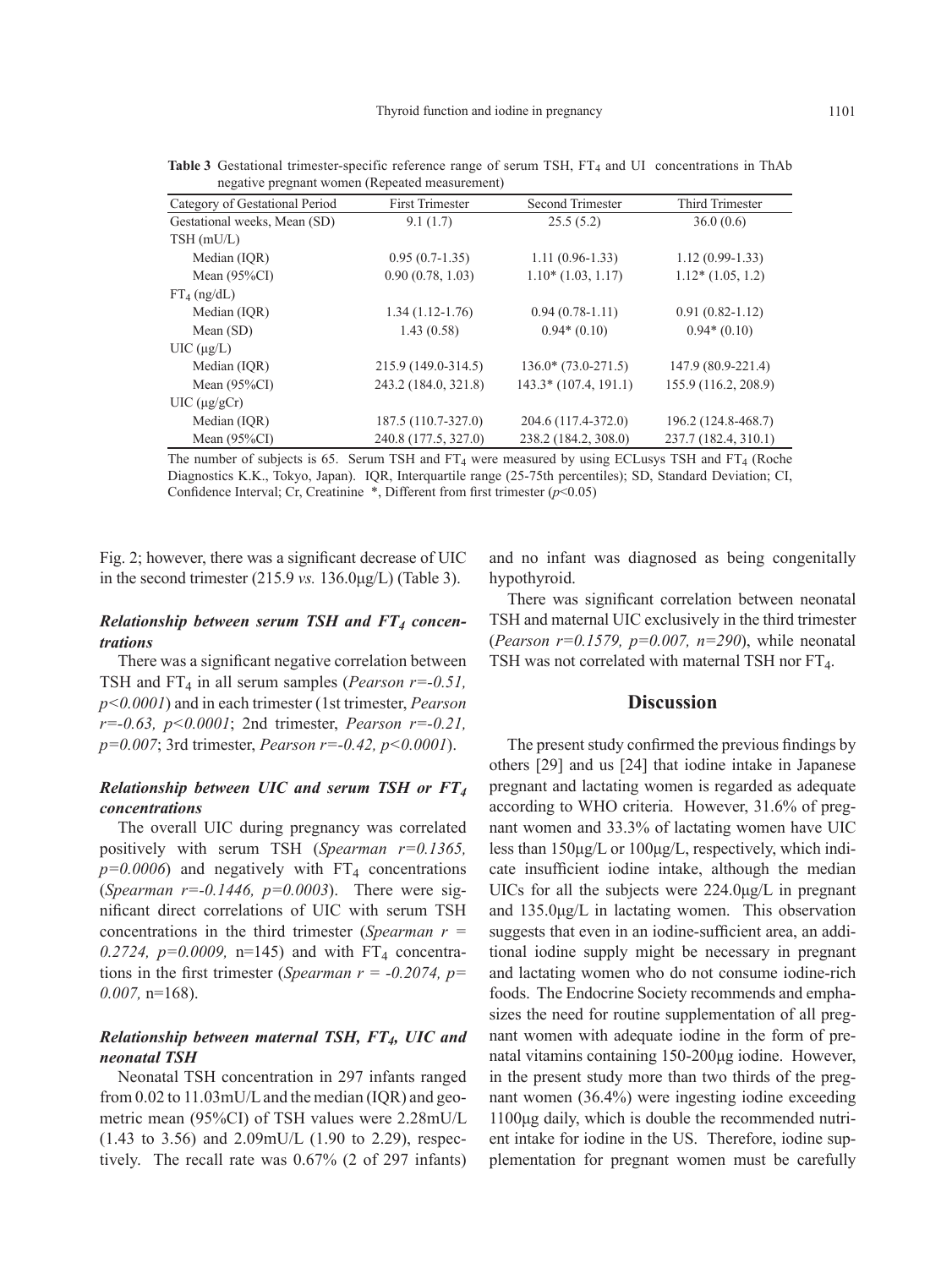balanced against the risk of iodine excess particularly in Japan, an iodine-sufficient area. It is important to evaluate accurately the iodine status and the signs of iodine deficiency in pregnant women and small children [30].

The primary sources of iodine in the United States and European countries are dairy products, iodized salt, bread with iodate dough conditioners, eggs, and iodinecontaining supplements [6, 8-9, 31-32]. In Japan iodine fortification of household salt is prohibited and major food categories that contribute to dietary iodine include marine products and processed foods that contain seaweed extracts. Our recent study of healthy adults indicated that 80.6% of total iodine resources were seaweeds such as kelps and *kombu*, while 5.9 and 13.5% were fish and processed foods, respectively [25]. Japanese iodine intake from seaweeds is highest in the world [33-34]. However, national survey data for iodine intake is not currently available because iodine is not included as a target nutrient in the national health and nutrition survey. According to our collaborative studies with WHO in Tokyo and Hokkaido, the median UI value in schoolaged children is 281 to 288μg/L, suggesting a sufficient iodine status with more than adequate iodine intake [35-37]. In addition, children with a high UI excretion and increased thyroid gland volume were observed in a coastal area of Hokkaido [37].

In Japanese pregnant and lactating women the median DII determined by FFQ was 842.4 and 1071.0μg/day, respectively, and far higher than their median UIC values (224.0 and 135.0μg/L). Although the exact reason for this discrepancy between the UIC and daily DII by FFQ is not clear, there may be some factors other than the complexity of iodine physiology during pregnancy [11-12]. Firstly, in healthy non-pregnant adults approximately 90% of iodine of dietary origin is excreted in urine and 10% of iodine intake in faces. Secondly, the UIC in a spot urine sample may vary up to threefold in an individual during a single day [30]. Thirdly, the median UIC given as μg/L will be lower than the median iodine excretion per 24 hours because the average urine volume passed by adults is more than one liter in 24 hours. Therefore the UI excretion of groups of healthy adults measured as μg/24h is often equal to UI measured as  $\mu$ g/L×1.5 [30]. Fourthly, the FFQ retrospectively evaluates daily iodine intake over a period of time, whereas the UIC reflects iodine intake over the recent few days rather than usual intake. Lastly, it has been reported that the level of iodine intake measured by the FFQ tends to be overestimated and the reason is not clear [6]. However, the FFQ can be used to classify subjects into low and high iodine intake groups [6]. Further studies are necessary to improve the accuracy of dietary intake by FFQ.

The ATA and Endocrine Society recommended that a sustained iodine intake of 500 to 1100μg daily should be avoided during pregnancy due to concerns on the potential for fetal hypothyroidism [22-23]. In the US and Europe the tolerable upper intake limits of iodine for pregnant and lactating women are 1100 and 600μg/day, respectively [1], while in Japan it is determined as 2200μg/day [38]. Supporting data for this value is a case report of neonates with thyroid dysfunction born to mothers who daily ingested approximately 2.3-3.2mg of iodine during pregnancy [39]. In our study the 90th percentile value of daily DII was 2126μg/day and the ratio of pregnant women with more than 1000μg of UIC was 13.9%, suggesting no possible risk of adverse health effect due to iodine excess in our subjects as a population.

The median UIC in our cross-sectional study was highest as early as in the first trimester, then decreased and remained stable until term without showing significant differences among the three trimesters. However, the longitudinal analysis of data revealed a significant decrease of UIC at mid-gestation. The gestational change of UIC has been reported from various countries and the results are discordant irrespective of the iodine status of the study subjects or areas [24, 40-53]. The peak UIC value is observed at the first trimester in Ireland [40-41], Switzerland [45], Bosnia and Herzegovina [48], Iran [46], Sri Lanka [41], Tasmania (Australia) [47] and Japan [24], at the second trimester in Iran [44] and Mexico [50] or at the third trimester in Sweden [42], France [53], Sudan [42] and Hong Kong [43]. With the progression of pregnancy, the median UIC either declined in Ireland [41], the United Kingdom [41], Switzerland [45], Bosnia and Herzegovina [48], Iran [46], India [52], Tasmania (Australia) [47] and Japan [24] or increased in iodinedeficient areas from Spain [49], France [51, 53] and Hong Kong [43]. However, a statistically significant change was observed only in one study from Hong Kong [43], and the median UICs were not different between gestational stages in the studies from Sweden [42], northern Paris (France) [51], Sudan [42], Iran [44], Sri Lanka [41], Mexico [50] and Japan [24]. All regions except Sudan and northern Paris are regarded as optimal iodine status suggesting that under the situation of sufficient iodine intake the increased renal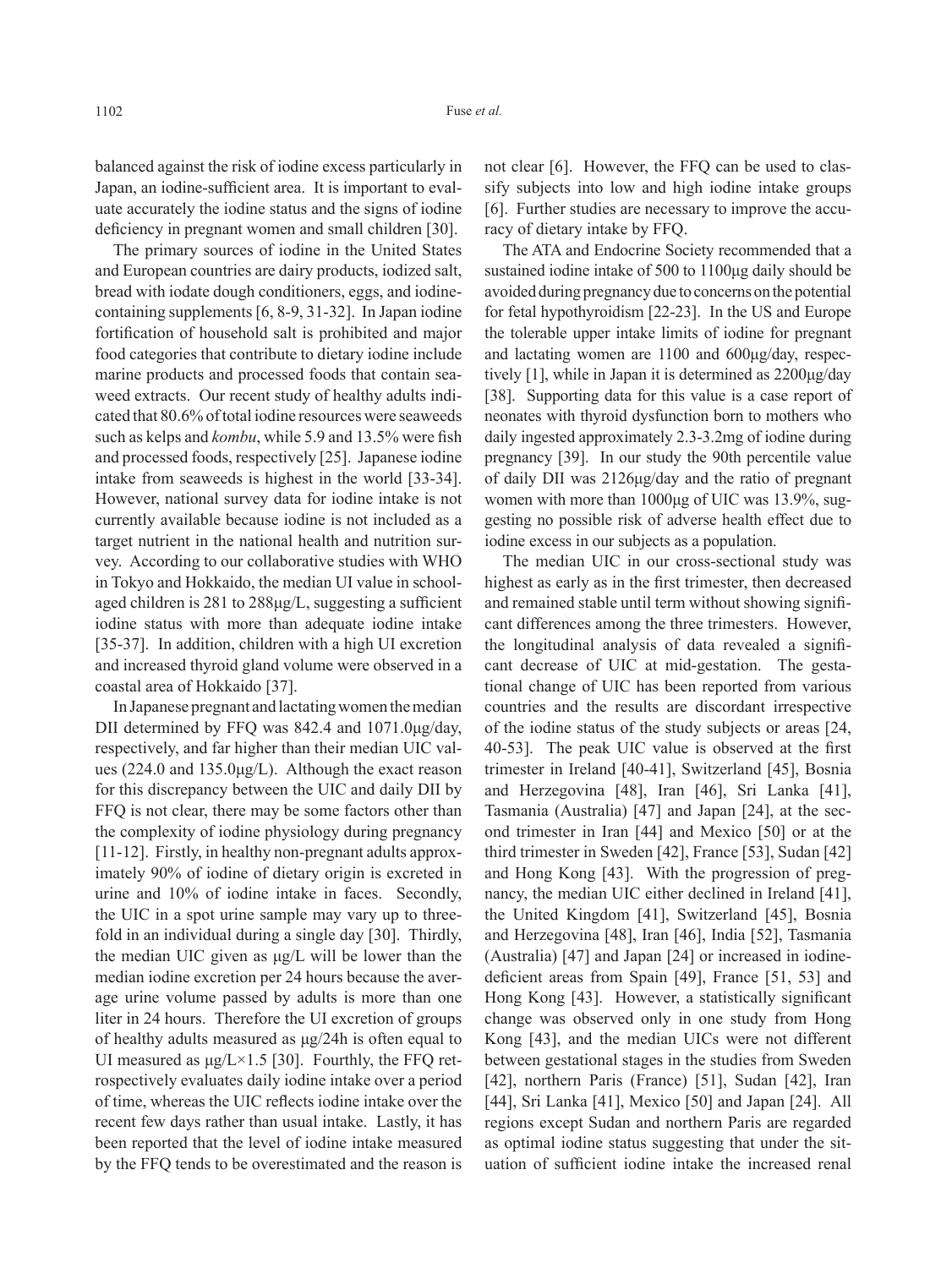UI excretion steadily decreases throughout gestation. These variable results on UIC may reflect the difference in regional and/or individual iodine status *i.e.*, initial thyroid iodine content and daily dietary iodine intake, in alteration of renal threshold for iodine excretion, or in study design and sample size.

In normal pregnancy, as the direct consequence of the markedly increased serum TBG levels by estrogen stimulation, total serum thyroid hormone levels increase significantly from early gestation, reach plateau levels by 20 weeks gestation and remain stable until term. Serum  $FT_4$  substantially decreases with the progression of gestation. The serum TSH level remains stable and comparable to pre-gestation levels after the transient decrease in the first trimester due to the thyrotrophic effect of high hCG secretion and its reference range is lower throughout pregnancy [10-11]. In our longitudinal study, TSH values in ThAb negative Japanese are generally comparable to the reference range for serum TSH during pregnancy defined in populations with optimal iodine intake recently reported by the ATA [22]. Although slight but significant ethnic differences in serum TSH concentration have been reported [54], our median TSH values are not lower than in Caucasian women. Free  $T_4$  reference intervals in pregnancy varied widely between methods and were also influenced by the iodine status of the population. The ATA recommended that method-specific and trimesterspecific reference ranges of serum  $FT<sub>4</sub>$  are required in each laboratory. Our results regarding the gestational change of  $FT_4$  and TSH values and negative correlation between serum TSH and  $FT_4$  during pregnancy are consistent with the previous report in Japanese [55] using the same analytical method for TSH and  $FT_4$  as ours. A similar correlation was reported in an area with insufficient iodine intake from France [56], suggesting the contribution to the maternal thyroid adaptation by serum TSH in any iodine status.

There was a direct correlation of UI values with  $FT_4$ negatively and with TSH positively during pregnancy. This finding is consistent with the recent report on UIC in early gestation from Japan [29].

Data on the association of maternal UIC during pregnancy and postpartum with neonatal thyroid parameters are conflicting [24, 56-59]. In our study there was a positive direct correlation between maternal UIC and neonatal TSH concentration exclusively in late pregnancy. However, no direct correlation of maternal UIC with neonatal TSH concentration was observed in several studies including our previous study [24], those in the mildly iodine-deficient areas from Australia [57-58], and in the pregnant women with extremely high UI excretion (1.2mg/L) in China [59], whose UIC positively correlated with neonatal  $FT<sub>4</sub>$  concentration. The exact reason for the discrepancies is not clear and further large epidemiological studies are necessary in different iodine statuses.

The strengths of the study include the assessment of iodine intake by FFQ and the longitudinal measurement of urinary iodine and serum TSH and  $FT_4$  concentrations in ThAb negative euthyroid subjects during pregnancy. The study was limited by a local data with the relatively small sample size of subjects, therefore iodine supplementation to all pregnant and breastfeeding women should be determined with caution in Japan.

In conclusion, this study is the first report regarding the iodine status throughout gestation by using diet study and UIC in an iodine-sufficient area and also provides the local reference range for serum TSH and  $FT_4$ values during pregnancy. Although Japan has been regarded as an iodine-sufficient or even excessive country, a substantial percentage of pregnant and lactating women have a UIC below 100μg/L and might be at risk for iodine deficiency if there is a restriction of iodinerich foods. Currently there are no national estimate of iodine status among Japanese women of reproductive age as well as in infants and children. Further research on the iodine status of vulnerable populations in larger samples and the development of reliable methods to select individuals with low iodine intake are needed.

### **Acknowledgments**

The authors gratefully acknowledge the contribution of Dr. Satoru Yamaguchi, Dr. Minoru Yamaguchi and all the staff in Yamaguchi Hospital. We are indebted to Mr. Toshinori Ohashi, Hitachi Chemical Co., Ltd., for his biochemical analysis of iodine. We wish to express special thanks to Ms. Sheryn Mason for assistance in the preparation of the manuscript.

This work was supported in part by research grants from the Japanese Foundation of Growth Science in Tokyo, Japan.

### **Disclosure**

None of the authors have any potential conflicts on interest associated with this research.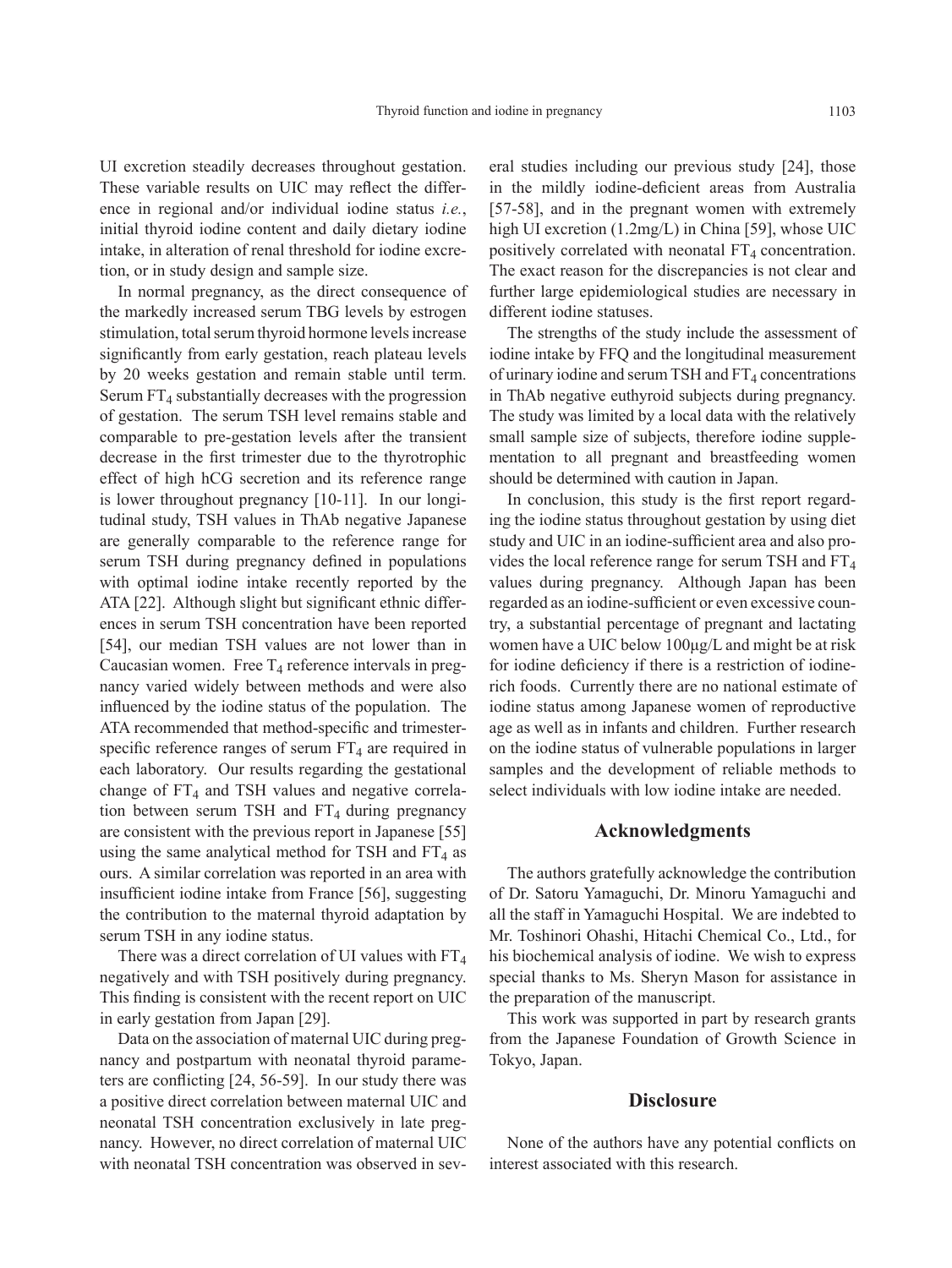## **References**

- 1. Zimmermann MB (2009) Iodine deficiency. *Endocr Rev* 30: 376-408.
- 2. Pearce EN, Andersson M, Zimmermann MB (2013) Global iodine nutrition: where do we stand in 2013? *Thyroid* 23: 523-528.
- 3. Vought RL, London WT (1967) Iodine intake, excretion and thyroidal accumulation in healthy subjects. *J Clin Endocrinol Metab* 27: 913-919.
- 4. Delange F, de Benoist B, Burgi H, the ICCIDD working group (2002) Determining median urinary iodine concentration that indicates adequate iodine intake at population level. *Bulletin of the World Health Organization* 80: 633-636.
- 5. Willett W (1998) Nutritional epidemiology (2nd). Oxford University Press, New York.
- 6. Rasmussen LB, Oversen L, Bulow I, Jorgensen T, Knudsen N, *et al.* (2001) Evaluation of a semi-quantitative food frequency questionnaire to estimate iodine intake. *Eur J Clin Nutr* 55: 287-292.
- 7. Mouratidou T, Ford F, Fraser RB (2006) Validation of a food frequency questionnaire for use in pregnancy. *Public Health Nutr* 9: 515-522.
- 8. Mian C, Vitaliano P, Pozza D, Barollo S, Pitton M, *et al.* (2008) Iodine status in pregnancy: role of dietary habits and geographical origin. *Clin Endocrinol (Oxf)* 70: 776- 780.
- 9. Brantsæter AL, Haugen, Julshamm K, Alexander J, Meltzer HM (2009) Evaluation of urinary iodine excretion as a biomarker for intake of milk and dairy products in pregnant women in the Norwegian mother and child cohort study (MoBa). *Eur J Clin Nutr* 63: 347-354.
- 10. Glinoer D (1997) The regulation of thyroid function in pregnancy: pathways of endocrine adaptation from physiology to pathology. *Endocr Rev* 18: 404-433.
- 11. Glinoer D (2004) The regulation of thyroid function during normal pregnancy: importance of the iodine nutrition status. *Best Practice in Research in Clinical Endocrinology and Metabolism* 18: 133-152.
- 12. Leung AM, Pearce EN, Braverman LE (2011) Iodine nutrition in pregnancy and lactation. *Endocrinol Metab Clin North Am* 40: 765-777.
- 13. Zimmermann MB (2010) Symposium on 'Geographical and geological influences on nutrition': Iodine deficiency in industrialised countries. *Proc Nut Soc* 69: 133- 143.
- 14. Perrine CG, Herrick K, Serdula MK, Sullivan KM (2010) Some subgroups of reproductive age women in the United States may be at risk for iodine deficiency. *J Nutr* 140: 1489-1494.
- 15. Gowachirapant S, Winichagoon P, Wyss L, Tong B, Baumgartner J, et al. (2009) Urinary iodine concentrations indicate iodine deficiency in pregnant Thai women but iodine sufficiency in their school-aged children. *J Nutr* 139: 1169-1172.
- 16. Limbert E, Prazeres S, São Pedro M, Madureira D, Miranda A, *et al.* (2010) Iodine intake in Portuguese pregnant women: results of a countrywide study. *Eur J Endocrinol* 163: 631-635.
- 17. Marco A, Vicente A, Castro E, Perez CE, Rodríguez O, *et al.* (2010) Patterns of iodine intake and urinary iodine concentrations during pregnancy and blood thyroidstimulating hormone concentrations in the newborn progeny. *Thyroid* 20: 1295-1299.
- 18. Fisher J, Tran T, Biggs B, Tran T, Dwyer T, *et al.* (2011) Iodine status in late pregnancy and psychosocial determinants of iodized salt use in rural northern Viet Nam. *Bull World Health Organ* 89: 813-820.
- 19. Andersson M, de Benoist B, Delange F, Zupan J (2007) Prevention and control of iodine deficiency in pregnant and lactating women and in children less than 2-yearsold: conclusions and recommendations of the technical consultation. *Public Health Nutr* 10: 1606-1611.
- 20. WHO/UNICEF (2007) Reaching optimal iodine nutrition in pregnant and lactating women and young children. Joint Statement by the WHO and the UNICEF. World Health Organization, Geneva.
- 21. International Council for Control of Iodine Deficiency Disorders (2007) Iodine requirements in pregnancy and infancy. *IDD Newsletter* 23(1): 1-2.
- 22. Stagnaro-Green A, Abalovich M, Alexander E, Azizi F, Mestman J, *et al.* (2011) Guidelines of the American Thyroid Association for the diagnosis and management of thyroid disease during pregnancy and postpartum. *Thyroid* 21: 1081-1125.
- 23. De Groot L, Abalovich M, Alexander EK, Amino N, Barbour L, *et al.* (2012) Clinical practice guideline: management of thyroid dysfunction during pregnancy and postpartum: an Endocrine Society clinical practice guideline. *J Clin Endocrinol Metab* 97: 2543-2565.
- 24. Fuse Y, Ohashi T, Yamaguchi S, Yamaguchi M, Shishiba Y, *et al.* (2011) Iodine status of pregnant and postpartum Japanese women: effect of iodine intake on maternal and neonatal thyroid function in an iodine-sufficient area. *J Clin Endocrinol Metab* 96: 3846-3854.
- 25. Fuse Y, Tanaka T, Arata N, Harada S, Ogawa H, *et al.* (2012) Resources and intake of iodine in Japanese adult assessed by a newly revised food frequency questionnaire. *Journal of Japanese Society of Clinical Nutrition* 34: 18-28 (in Japanese).
- 26. The Council for Science and Technology, Ministry of Education, Culture, Sports, Science and Technology, Japan (2010) Standard tables of food composition in Japan 2010. Official Gazette Co-operation of Japan, Tokyo (in Japanese).
- 27. Fuse Y, Ohashi T, Shishiba Y, Irie M (2010) Study on iodine content of processed foods on the market to estimate iodine intake in Japanese. *Journal of Japanese Society of Clinical Nutrition* 32: 26-51 (in Japanese).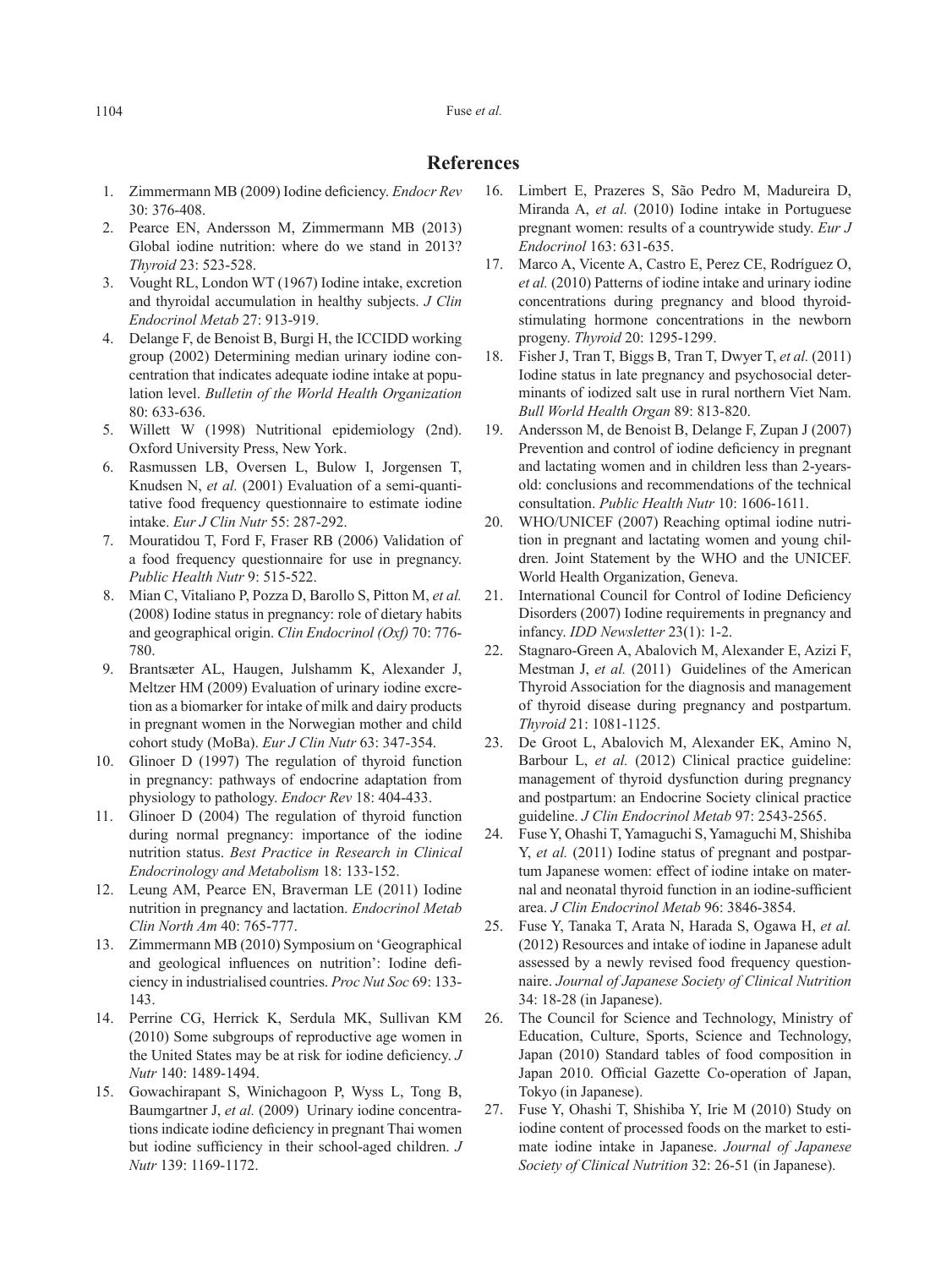- 28. Ohashi T, Yamaki M, Pandav CS, Karmarkar MG, Irie M (2000) Simple microplate method for determination of urinary iodine. *Clin Chem* 46: 529-536.
- 29. Orito Y, Oku H, Kubota S, Amino N, Shimogaki K (2009) Thyroid function in early pregnancy in Japanese healthy women: relation to urinary iodine excretion, emesis, and fetal and child development. *J Clin Endocrinol Metab* 94: 1683-1688.
- 30. Laurberg P, Andersen S, Bjarnadóttir RI, Carlé A, Hreidarsson AB, *et al.* (2007) Evaluating iodine deficiency in pregnant women and young infants — complex physiology with a risk of misinterpretation. *Public Health Nutr* 10: 1547-1552.
- 31. Pearce EN, Pino S, He X, Bazrafshan HR, Lee SL (2004) Sources of dietary iodine: bread, cows' milk, and infant formula in the Boston area. *J Clin Endocrinol Metab* 89: 3421-3424.
- 32. Haldimann M, Alt A, Blanc A, Blondeau K (2005) Iodine content of food groups. *J Food Comp Anal* 18: 461-471.
- 33. Nagataki S (2008) The average of dietary Iodine Intake due to the ingestion of seaweeds is 1.2 mg/day in Japan. *Thyroid* 18: 667-668.
- 34. Zava TT, Zava DT (2011) Assessment of Japanese iodine intake based on seaweed consumption in Japan: a literature-based analysis. *Thyroid Res* 4: 14. http://www.thyroidresearchjournal.com/content/4/1/14
- 35. Zimmermann MB, Hess SY, Molinari L, de Benoist B, Delange F, *et al.* (2004) New reference values for thyroid volume by ultrasound in iodine-sufficient schoolchildren: a WHO/NHD iodine deficiency study group report. *Am J Clin Nutr* 79: 231-237.
- 36. Fuse Y, Saito N, Tsuchiya T, Shishiba Y, Irie M (2007) Smaller thyroid gland volume with high urinary iodine excretion in Japanese schoolchildren:normative reference values in an iodine-sufficient area and comparison with the WHO/ICCIDD reference. *Thyroid* 17: 145- 155.
- 37. Zimmermann MB, Ito Y, Hess SY, Fujieda K, Molinari L (2005) High thyroid volume in children with excess dietary iodione intakes. *Am J Clin Nutr* 81: 840-844.
- 38. Ministry of Education, Culture, Sports, Science and Technology (2009) Japan Dietary reference intakes in Japanese 2010. Daiichi Shuppan, Tokyo (in Japanese).
- 39. Nishiyama S, Mikeda T, Okada T, Nakamura K, Kotani T, *et al.* (2004) Transient hypothyroidism or persistent hyperthyrotropinemia in neonates born to mothers with excessive iodine intake. *Thyroid* 14: 1077-1083.
- 40. Smyth PPA, Hetherton AMT, Smith DF, Radcliff M, O'Herlihy C (1997) Maternal iodine status and thyroid volume during pregnancy: correlation with neonatal iodine intake. *J Clin Endocrinol Metab* 82: 2840-2843.
- 41. Smyth PPA (1999) Variation in iodine handling during normal pregnancy. *Thyroid* 9: 637-642.
- 42. Elnagar B, Eltom A, Wide L, Gebre-Medhin M,

Karlsson FA (1998) Iodine status, thyroid function and pregnancy: study of Swedish and Sudanese women. *Eur J Clin Nutr* 52: 351-355.

- 43. Kung AWC, Lao TT, Chau MT, Tam SCF, Low LCK (2000) Goitrogenesis during pregnancy and neonatal hypothyroxinaemia in a borderline iodine sufficient area. *Clin Endocrinol (Oxf)* 53: 725-731.
- 44. Rezvanian H, Aminorroaya A, Majlesi M, Amini A, Hekmatnia A, *et al.* (2002) Thyroid size and iodine intake in iodine-repleted pregnant women in Isfahan, Iran. *Endocr Pract* 8: 23-28.
- 45. Brander L, Als C, Buess H, Haldimann F, Harder M, *et al*. (2003) Urinary iodine concentration during pregnancy in an area of unstable dietary iodine intake in Switzerland. *J Endocrinol Invest* 26: 389-396.
- 46. Ainy E, Ordookhani A, Hedayati M, Azizi F (2007) Assessment of intertrimester and seasonal variations of urinary iodine concentration during pregnancy in an iodine-replete area. *Clin Endocrinol (Oxf)* 67: 577-581.
- 47. Stilwell G, Reynolds PJ, Parameswaran V, Blizzard L, Greenaway TM, *et al.* (2008) The influence of gestational stage on urinary iodine excretion in pregnancy. *J Clin Endocrinol Metab* 93: 1737-1742.
- 48. Tahirović H, Toromanović A, Balić A, Grbić S, Gnat D (2009) Iodine nutrition status of pregnant women in an iodine sufficient area. *Food Nutr Bull* 30: 351-354.
- 49. Alvarez-Pedrerol M, Guxens M, Mendez M, Canet Y, Martorell, *et al*. (2009) Iodine levels and thyroid hormones in healthy pregnant women and birth weight of their offspring. *Eur J Endocrinol* 160: 423-429.
- 50. García-Solís P, Solís-S JC, García-Gaytán AC, Reyes-Mendoza VA, Robles-Osorio L, *et al.* (2011) Iodine nutrition status in pregnant women in Mexico. *Thyroid* 21: 1367-1371.
- 51. Luton D, Alberti C, Vuillard E, Ducarme G, Oury JF, *et al.* (2011) Iodine deficiency in Northern Paris area: impact on fetal thyroid mensuration. *PLoS ONE* 6(2): e14707.
- 52. Menon KC, Skeaff SA, Thomson CD, Gray AR, Ferguson EL, *et al.* (2011) The effect of maternal iodine status on infant outcomes in an iodine-deficient Indian population. *Thyroid* 21: 1373-1380.
- 53. Raverot V, Bournaud C, Sassolas G, Orgiazzi J, Claustrat C, *et al.* (2012) Pregnant French women living in the Lyon area are iodine deficient and have elevated serum thyroglobulin concentrations. *Thyroid* 22: 522-528.
- 54. Price A, Obel O, Cresswell J, Catch I, Rutter S, *et al.* (2001) Comparison of thyroid function in pregnant and non-pregnant Asian and western Caucasian women. *Clin Chim Acta* 308: 91-98.
- 55. Kurioka H, Takahashi K, Miyazaki K (2005) Maternal thyroid function during pregnancy and puerperal period. *Endocr J* 52: 587-591.
- 56. Caron P, Hoff M, Bazzi S, Dufor A, Faure G, *et al.* (1997) Urinary iodine excretion during normal preg-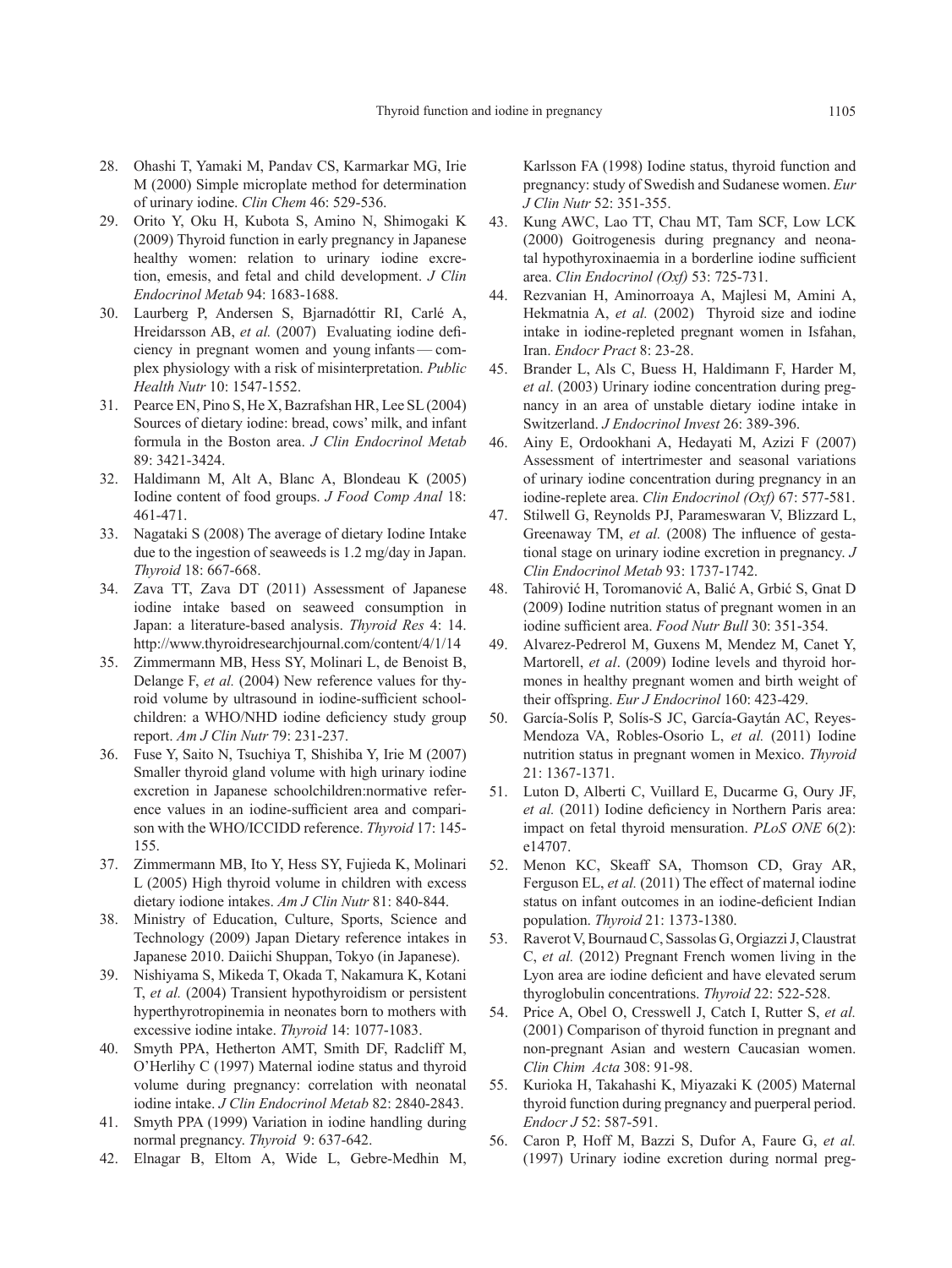nancy in healthy women living in the southwest of France: correlation with maternal thyroid parameters. *Thyroid* 7: 749-754.

- 57. Chan SY (2003) Postpartum maternal iodine status and the relationship to neonatal thyroid function. *Thyroid* 13: 873-876.
- 58. Travers CA, Guttikonda K, Norton CA, Lewis PR, Mollart LJ, *et al.* (2006) Iodine status in pregnant

women and their newborns: are our babies at risk of iodine deficiency? *Med J Aust* 184: 617-620.

59. Zhang GQ, Sang ZN, Liu H, Zhang SF, Wei W, *et al.* (2012) Study on the iodine status of pregnant women and thyroid function of neonate in high iodine area. *Chinese Journal of Preventive Medicine* 46: 225-227. (In Chinese).